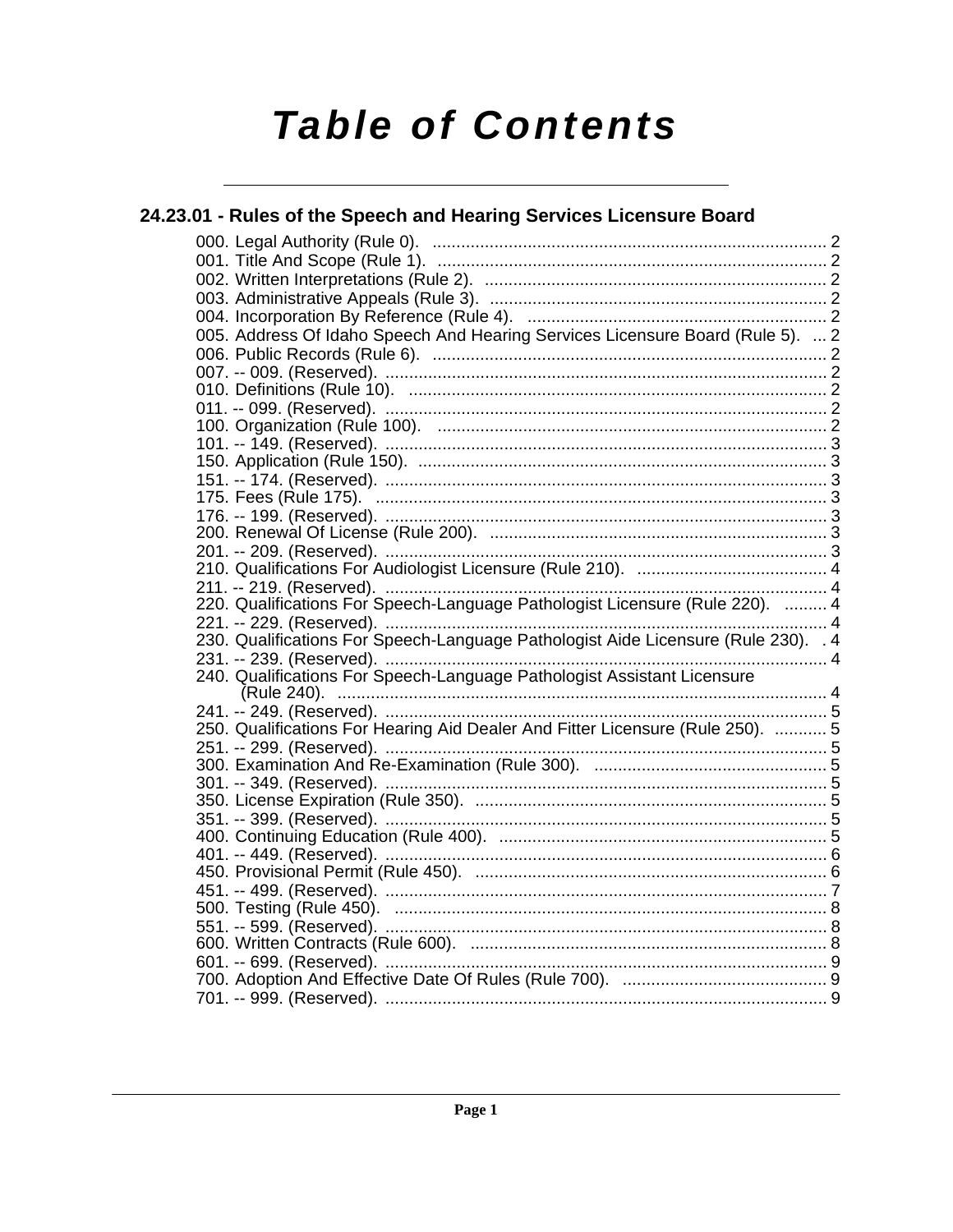#### **IDAPA 24 TITLE 23 CHAPTER 01**

### <span id="page-1-0"></span>**24.23.01 - RULES OF THE SPEECH AND HEARING SERVICES LICENSURE BOARD**

#### <span id="page-1-1"></span>**000. LEGAL AUTHORITY (RULE 0).**

These rules are hereby prescribed and established pursuant to the authority vested in the Speech and Hearing Services Licensure Board by the provisions of Section 54-2910, Idaho Code. (3-30-06)

#### <span id="page-1-2"></span>**001. TITLE AND SCOPE (RULE 1).**

These rules shall be cited as IDAPA 24.23.01, "Rules of the Speech and Hearing Services Licensure Board."

(3-30-06)

#### <span id="page-1-3"></span>**002. WRITTEN INTERPRETATIONS (RULE 2).**

The Board may have written statements that pertain to the interpretation of the rules of this chapter. Such interpretations, if any, are available for public inspection and copying at cost in the main office of the Bureau of Occupational Licenses. (3-30-06)

#### <span id="page-1-4"></span>**003. ADMINISTRATIVE APPEALS (RULE 3).**

Administrative Appeals shall be governed by the Administrative Procedure Act, Title 67, Chapter 52, Idaho Code. (3-30-06)

#### <span id="page-1-5"></span>**004. INCORPORATION BY REFERENCE (RULE 4).**

These rules do not incorporate by reference any document other than those sections of Idaho Code so referenced. (3-30-06)

#### <span id="page-1-6"></span>**005. ADDRESS OF IDAHO SPEECH AND HEARING SERVICES LICENSURE BOARD (RULE 5).**

[The office of the Idaho Speech and Hearing Services Licensure Board is located within the Bureau of Occupational](mailto:shs@ibol.idaho.gov)  Licenses, Owyhee Plaza, 1109 Main Street, Suite 220, Boise, Idaho 83702-5642. The phone number of the Board is (208) 334-3233. The Board's FAX number is (208) 334-3945. The Board's e-mail address is shs@ibol.idaho.gov. The [Board's official web site is at](mailto:shs@ibol.idaho.gov) [http://www.ibol.idaho.gov/shs.htm. \(3-30-06\)](http://www.ibol.idaho.gov/shs.htm)

#### <span id="page-1-7"></span>**006. PUBLIC RECORDS (RULE 6).**

The records associated with the Speech and Hearing Services Licensure Board are subject to the provisions of the Idaho Public Records Act, Title 9, Chapter 3, Idaho Code. (3-30-06)

#### <span id="page-1-8"></span>**007. -- 009. (RESERVED).**

#### <span id="page-1-14"></span><span id="page-1-9"></span>**010. DEFINITIONS (RULE 10).**

<span id="page-1-12"></span>**01. Board**. The Speech and Hearing Services Licensure Board as prescribed in Section 54-2908, Idaho Code. (3-30-06)

<span id="page-1-13"></span>**02. Bureau**. The Bureau of Occupational Licenses as prescribed in Sections 54-2903 and 67-2602, Idaho Code. (3-30-06)

#### <span id="page-1-10"></span>**011. -- 099. (RESERVED).**

#### <span id="page-1-16"></span><span id="page-1-11"></span>**100. ORGANIZATION (RULE 100).**

<span id="page-1-15"></span>**01. Meetings**. The Board shall meet not less than twice annually and at other such times and places as designated by the Board or the Chairman of the Board. Special meetings may be held at the call of the Chairman, and all members shall be notified. (3-30-06)

**a.** All meetings shall be held in accordance with the Idaho Open Meeting Law, Sections 67-2340 through 67-2347, Idaho Code. (3-30-06)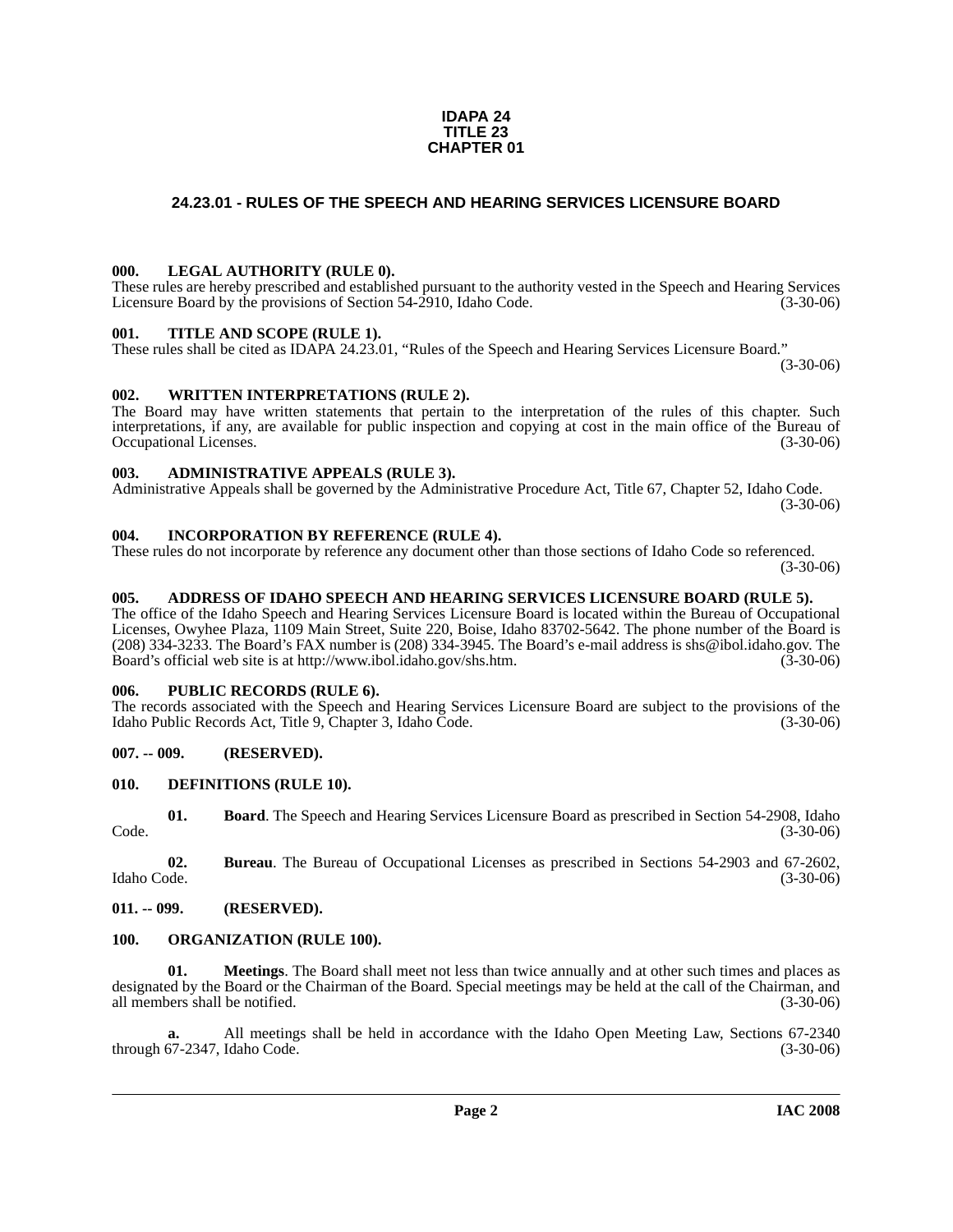#### *IDAHO ADMINISTRATIVE CODE IDAPA 24.23.01 - Rules of the* **Speech & Hearing Services Licensure Board**

**b.** Four (4) members of the Board shall constitute a quorum, provided at least one (1) audiologist, one (1) speech-language pathologist, the hearing aid dealer and fitter member and the public member are present. The Board may act by virtue of a majority vote of members present in which a quorum is present. The Chairman may vote only in the event of a tie vote.

<span id="page-2-13"></span>**02. Organization of the Board**. At the first meeting of each fiscal year, the Board shall elect from its a Chairman, who shall assume the duty of the office immediately upon such selection. (3-30-06) members a Chairman, who shall assume the duty of the office immediately upon such selection.

**a.** The Chairman shall when present, preside at all meetings, appoint with the consent of the Board, all committees, and shall otherwise perform all duties pertaining to the office of Chairman. The Chairman shall be an exofficio member of all committees. (3-30-06)

**b.** The Chief of the Bureau shall act as an agent of the Board and shall be the official keeper of all records of the Board. The Bureau shall provide such services as may be authorized by Chapter 26, Title 67, Idaho Code, and as defined under contract between the Bureau and the Board. (3-30-06)

#### <span id="page-2-0"></span>**101. -- 149. (RESERVED).**

### <span id="page-2-8"></span><span id="page-2-1"></span>**150. APPLICATION (RULE 150).**

Each applicant for a license shall submit a complete application on application forms approved by the Board together with the required fee(s). The applicant must provide or facilitate the provision of any supplemental third party documents that may be required. The Board will review only those applications deemed complete. (3-30-06) documents that may be required. The Board will review only those applications deemed complete.

### <span id="page-2-2"></span>**151. -- 174. (RESERVED).**

### <span id="page-2-12"></span><span id="page-2-3"></span>**175. FEES (RULE 175).**

<span id="page-2-9"></span>

|     | Applications should not be filed unless the applicant can meet all requirements. | $(3-30-06)$ |
|-----|----------------------------------------------------------------------------------|-------------|
| 01. | <b>Application Fee.</b> Application Fee - Thirty dollars (\$30).                 | $(3-30-06)$ |

<span id="page-2-14"></span>**02. Original License Fee**. The original license fee is one hundred dollars (\$100) to be accompanied by the completed application. (3-30-06)

**03. Examination/Reexamination Fee**. Examination fee shall be that charged by the examination provider plus an administration fee of fifty dollars (\$50) when the examination is administered by the Board.

(3-30-06)

<span id="page-2-15"></span><span id="page-2-10"></span>**04. Provisional Permit**. Provisional permit fee is one hundred dollars (\$100). (3-30-06)

<span id="page-2-16"></span><span id="page-2-7"></span>**05. Annual Renewal Fee**. Annual renewal fee is one hundred dollars (\$100). (3-30-06)

**06. Refund of Fees**. No refund of fees shall be made to any person who has paid such fees for application or reinstatement of a license. (3-30-06)

#### <span id="page-2-4"></span>**176. -- 199. (RESERVED).**

#### <span id="page-2-5"></span>**200. RENEWAL OF LICENSE (RULE 200).**

<span id="page-2-11"></span>**01. Expiration Date**. All licenses expire and must be renewed annually on forms approved by the Board on the birth date of an individual licensee in accordance with Section 67-2614, Idaho Code. Licenses not so renewed will be cancelled in accordance with Section 67-2614, Idaho Code. (3-30-06)

<span id="page-2-17"></span>**02. Reinstatement**. Any license cancelled for failure to renew may be reinstated in accordance with Section 67-2614, Idaho Code. (3-30-06)

#### <span id="page-2-6"></span>**201. -- 209. (RESERVED).**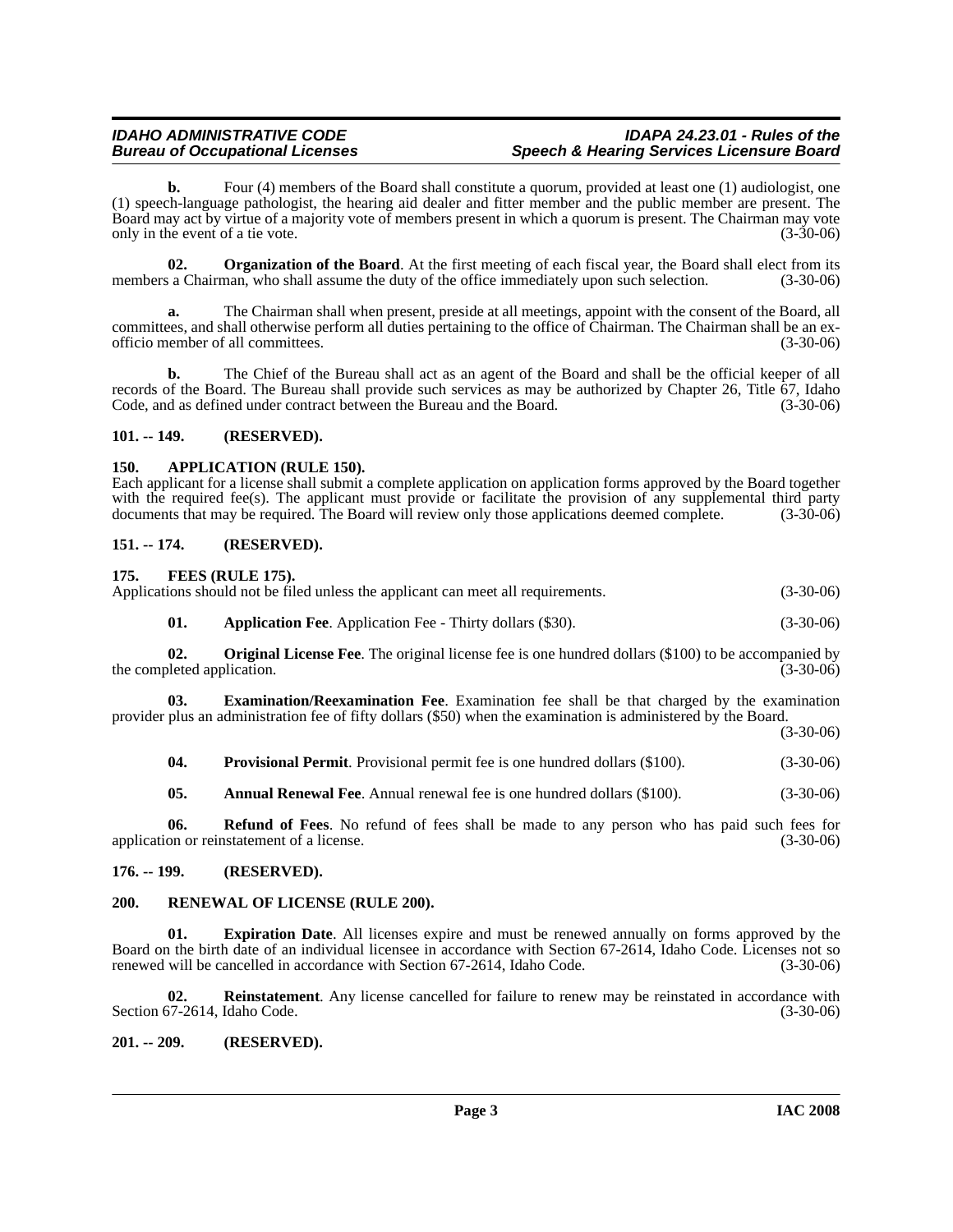#### *IDAHO ADMINISTRATIVE CODE IDAPA 24.23.01 - Rules of the* **Speech & Hearing Services Licensure Board**

#### <span id="page-3-7"></span><span id="page-3-0"></span>**210. QUALIFICATIONS FOR AUDIOLOGIST LICENSURE (RULE 210).**

All applicants for licensure as an audiologist must comply with the following education, experience, and examination requirements in addition to completion of an application as set forth in Section 150: (4-2-08) requirements in addition to completion of an application as set forth in Section 150:

**01. Graduate Program Requirement**. A master's or doctoral degree with emphasis in audiology or not less than seventy-five (75) semester credit hours of post-baccalaureate study that culminates in a doctoral degree<br>from a nationally accredited school for audiology. from a nationally accredited school for audiology.

<span id="page-3-8"></span>**02. Examination**. Pass an examination given by PRAXIS or other examination as may be approved by the Board. (4-2-08) the Board.  $(4-2-08)$ 

<span id="page-3-9"></span>**03. Experience**. Meet the supervised academic clinical practicum and supervised postgraduate ce approved by the Board. (4-2-08) experience approved by the Board.

<span id="page-3-1"></span>**211. -- 219. (RESERVED).**

#### <span id="page-3-12"></span><span id="page-3-2"></span>**220. QUALIFICATIONS FOR SPEECH-LANGUAGE PATHOLOGIST LICENSURE (RULE 220).**

All applicants for licensure as a speech-language pathologist must comply with the following education, experience, and examination requirements in addition to completion of an application as set forth in Section 150: (4-2-08)

**01.** Graduate Program Requirement. A master's or doctoral degree from a nationally accredited speech-language pathology with a curriculum approved by the Board. (4-2-08) school of speech-language pathology with a curriculum approved by the Board.

**02. Examination**. Pass an examination in speech-language pathology given by PRAXIS or other examination as may be approved by the Board. (4-2-08)

**03. Experience**. Meet the supervised academic clinical practicum and supervised postgraduate ce approved by the Board. (4-2-08) experience approved by the Board.

#### <span id="page-3-3"></span>**221. -- 229. (RESERVED).**

#### <span id="page-3-10"></span><span id="page-3-4"></span>**230. QUALIFICATIONS FOR SPEECH-LANGUAGE PATHOLOGIST AIDE LICENSURE (RULE 230).**

All applicants for licensure as a speech-language pathologist aide must comply with the following education and examination requirements in addition to completion of an application as set forth in Section 150: (4-2-08) examination requirements in addition to completion of an application as set forth in Section 150:

**Education Program Requirement**. A baccalaureate degree from a nationally accredited school of speech-language pathology with a curriculum approved by the Board. (4-2-08)

**02. Examination**. Pass an examination in speech-language pathology aide as may approved by the  $(4-2-08)$  $\beta$ Board. (4-2-08)

**03. Supervision**. A speech-language pathologist aide shall only work under the supervision of a speech-language pathologist. (4-2-08)

#### <span id="page-3-5"></span>**231. -- 239. (RESERVED).**

#### <span id="page-3-11"></span><span id="page-3-6"></span>**240. QUALIFICATIONS FOR SPEECH-LANGUAGE PATHOLOGIST ASSISTANT LICENSURE (RULE 240).**

All applicants for licensure as a speech-language pathologist assistant must comply with the following education and examination requirements in addition to completion of an application as set forth in Section 150: (4-2-08)

**01. Education Program Requirement**. An associate's degree from a nationally accredited school of speech-language pathology with a curriculum approved by the Board. (4-2-08)

**02. Examination**. Pass an examination in speech-language pathology assistant as may be approved by the Board.  $(4-2-08)$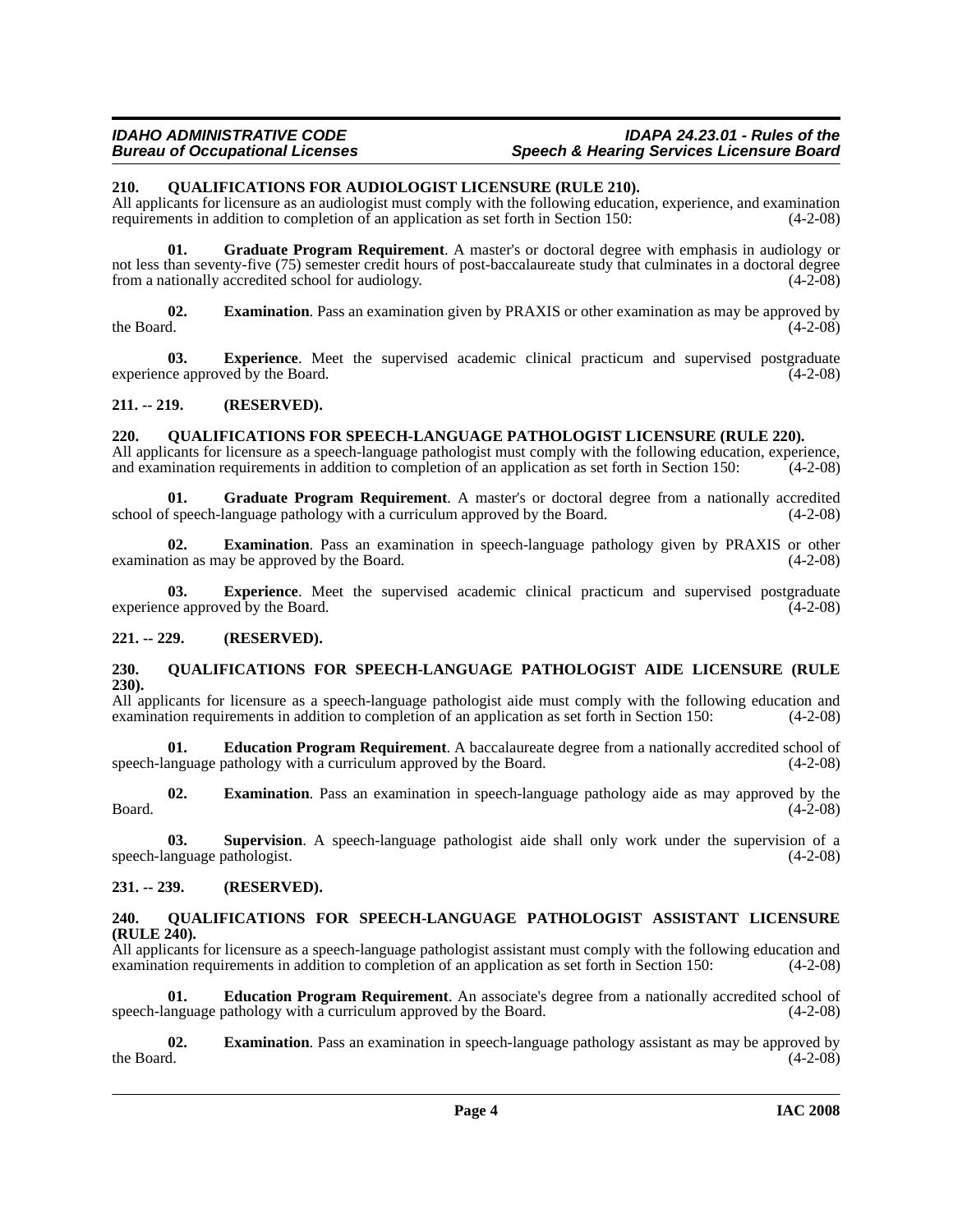**03. Supervision**. A speech-language pathologist assistant shall only work under the supervision of a speech-language pathologist. (4-2-08)

#### <span id="page-4-0"></span>**241. -- 249. (RESERVED).**

#### <span id="page-4-1"></span>**250. QUALIFICATIONS FOR HEARING AID DEALER AND FITTER LICENSURE (RULE 250).**

All applicants for licensure as a hearing aid dealer and fitter must comply with the following education, experience, and examination requirements in addition to completion of an application as set forth in Section 150: (4-2-08)

**01. Education Requirement**. A high school diploma or successful passage of the General Educational Development diploma (GED). (4-2-08)

<span id="page-4-15"></span><span id="page-4-13"></span><span id="page-4-12"></span><span id="page-4-11"></span>**02. Examination**. Pass an examination approved by the Board. (4-2-08)

#### <span id="page-4-2"></span>**251. -- 299. (RESERVED).**

#### <span id="page-4-3"></span>**300. EXAMINATION AND RE-EXAMINATION (RULE 300).**

Each applicant shall be required to successfully pass the examination approved by the Board that is relevant to the license or permit for which application is being made. (3-30-06)

<span id="page-4-10"></span>**01. Dates and Locations of Exams**. Examinations shall be held at such times and places as shall be ed by the Board. (3-30-06) determined by the Board.

<span id="page-4-8"></span>**02. Content of Exam**. Each applicant shall be required to successfully pass the examination approved pard that is relevant to the license or permit for which application is being made. (3-30-06) by the Board that is relevant to the license or permit for which application is being made.

**a.** Applicants for Speech-Language Pathologist licensure shall successfully pass the national Praxis speech-language pathologist examination. Applicants for speech-language pathologist aide or speech-pathologist assistant must pass an examination approved by the Board. (3-30-06)

**b.** Applicants for audiologist licensure shall successfully pass the national Praxis audiologist examination. (3-30-06)

**c.** Applicants for Hearing Aid Dealer and Fitter licensure shall successfully pass the national International Hearing Instrument Studies examination. (3-30-06)

<span id="page-4-14"></span>**03. Failure of Exam**. An applicant who fails to obtain a satisfactory score as determined by the examination provider in either the written examination or a section of the practical examination, shall be required to retake only the portion of the examination failed in order to qualify for licensure. If the applicant again fails the examination the applicant shall be required to retake the entire examination until the examination is successfully passed to qualify for licensure. (3-30-06)

#### <span id="page-4-4"></span>**301. -- 349. (RESERVED).**

#### <span id="page-4-16"></span><span id="page-4-5"></span>**350. LICENSE EXPIRATION (RULE 350).**

<span id="page-4-17"></span>**01. Original Licenses**. All original licenses shall expire on the anniversary of the licensee's birth date ar following the year of issue. (3-30-06) in the year following the year of issue.

<span id="page-4-18"></span>**02. Term of License**. All license renewals shall be for a period of twelve (12) months in accordance with Section 67-2614, Idaho Code. (3-30-06)

#### <span id="page-4-6"></span>**351. -- 399. (RESERVED).**

#### <span id="page-4-9"></span><span id="page-4-7"></span>**400. CONTINUING EDUCATION (RULE 400).**

Every person holding an Idaho license pursuant to this act must annually complete ten (10) contact hours of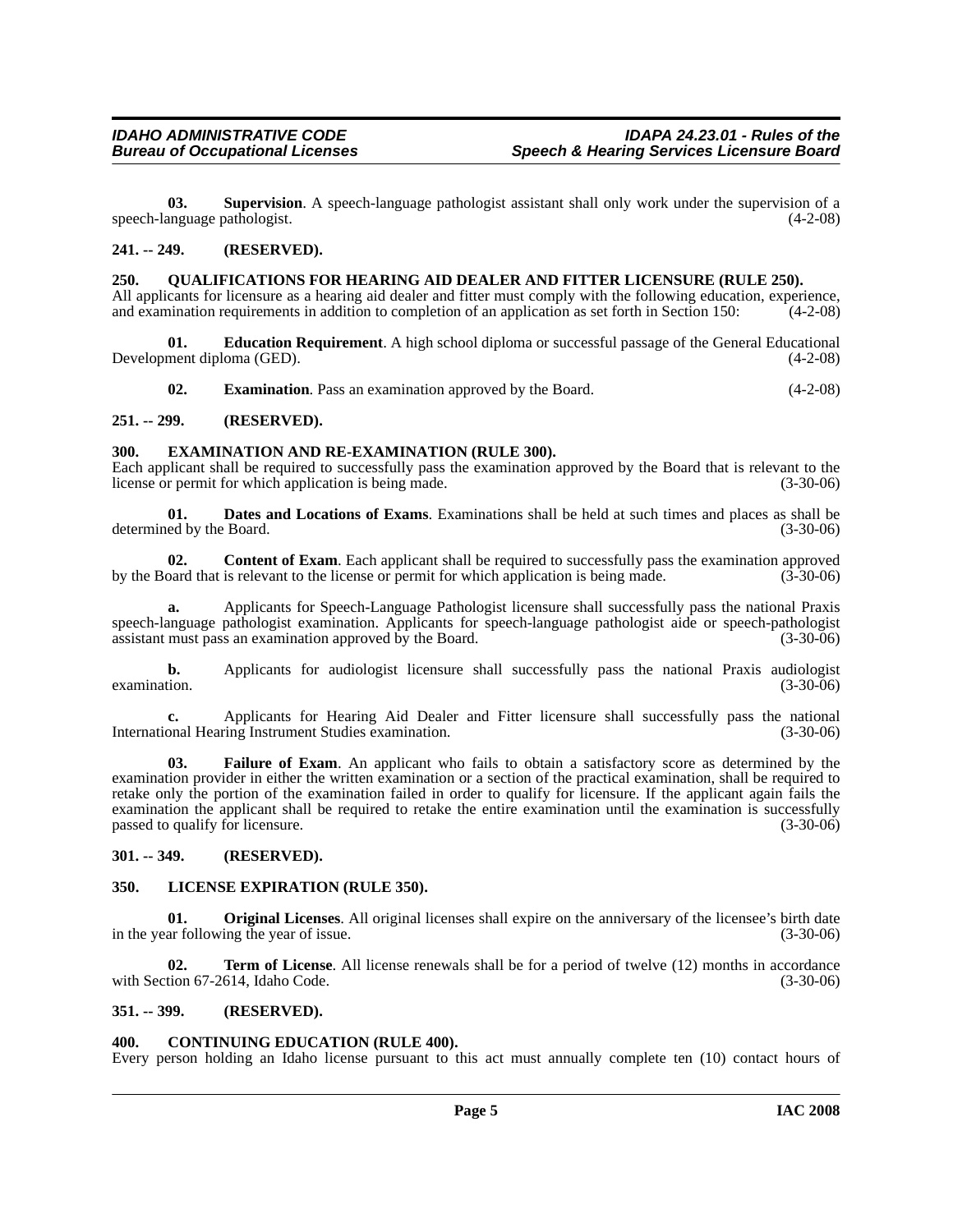#### *IDAHO ADMINISTRATIVE CODE IDAPA 24.23.01 - Rules of the* **Speech & Hearing Services Licensure Board**

<span id="page-5-4"></span>continuing education prior to license renewal. (3-30-06)

**01.** Contact Hours. The contact hours of continuing education shall be obtained in areas of study germane to the practice for which the license is issued as approved by the Board. (3-30-06)

<span id="page-5-5"></span>**02. Documentation of Attendance**. It shall be necessary for the applicant to provide documentation verifying attendance by securing authorized signatures or other documentation from the course instructors, providers, or sponsoring institution substantiating any hours attended by the applicant. This documentation must be maintained by the applicant and provided to the Board upon request by the Board or its agent. (3-30-06)

<span id="page-5-3"></span>**03. Compliance Audit**. The Board may conduct random continuing education audits of those persons required to obtain continuing education in order to renew a license and require that proof acceptable to the Board of meeting the continuing education requirement be submitted to the Bureau. Failure to provide proof of meeting the continuing education upon request of the Board shall be grounds for disciplinary action in accordance with section 54-2923, Idaho Code. (3-30-06)

**04. Initial Compliance**. Licensees shall not be required to meet the continuing education requirement for the first renewal. (3-30-06)

<span id="page-5-8"></span><span id="page-5-7"></span><span id="page-5-6"></span>**05. Equivalence**. One (1) continuing education hour shall equal one (1) clock hour. (3-30-06)

#### <span id="page-5-0"></span>**401. -- 449. (RESERVED).**

#### <span id="page-5-1"></span>**450. PROVISIONAL PERMIT (RULE 450).**

The Board may issue a provisional permit to allow a person to engage in the practice of audiology or speech-language pathology while completing either the required postgraduate experience or a comparable experience as part of a doctoral program in audiology. The Board may issue a provisional permit to allow a person to engage in fitting and dealing hearing aids pursuant to rules adopted by the Board. The holder of a provisional permit may practice only while under the supervision of a person fully licensed under this chapter. (3-30-06)

#### <span id="page-5-2"></span>**01. Adequate Personal Contact -- Requirements**. (3-30-06)

**a.** The supervisor and provisional permit holder must make contact in person each work day to review any assignments, client contacts, diagnoses, therapies, and hearing aid fittings for the first sixty (60) days of employment. The nature of the supervision and contact must allow for immediate feedback and includes audio/visual, in person, or telephone contacts. (4-2-08)

**b.** Contact in person described in Subsection 450.01.a., after the first sixty (60) days of employment must be made no less than once in each calendar week throughout the remaining period of the permit. (4-2-08)

**c.** In the event a permit holder fails the licensing examination two (2) consecutive times, and is eligible to maintain a permit, the supervisor and permit holder must reinstate contact in person each work day as set forth in Subsection 450.01.a. (3-30-06)

**d.** All client and supervisor contacts shall be recorded in the permit holder's quarterly report. (3-30-06)

## <span id="page-5-9"></span>**02. Supervisor -- Responsibilities -- Restrictions**. (3-30-06)

**a.** The supervisor shall be familiar with Section 54-2908, Idaho Code. (3-30-06)

**b.** The supervisor shall be responsible for all practice and the ethical conduct of each permit holder under supervision. (3-30-06)

- **c.** A supervisor may not supervise more than one (1) permit holder at a time.  $(3-30-06)$
- **d.** The supervisor and the permit holder shall be required to work within the same facility.  $(3-30-06)$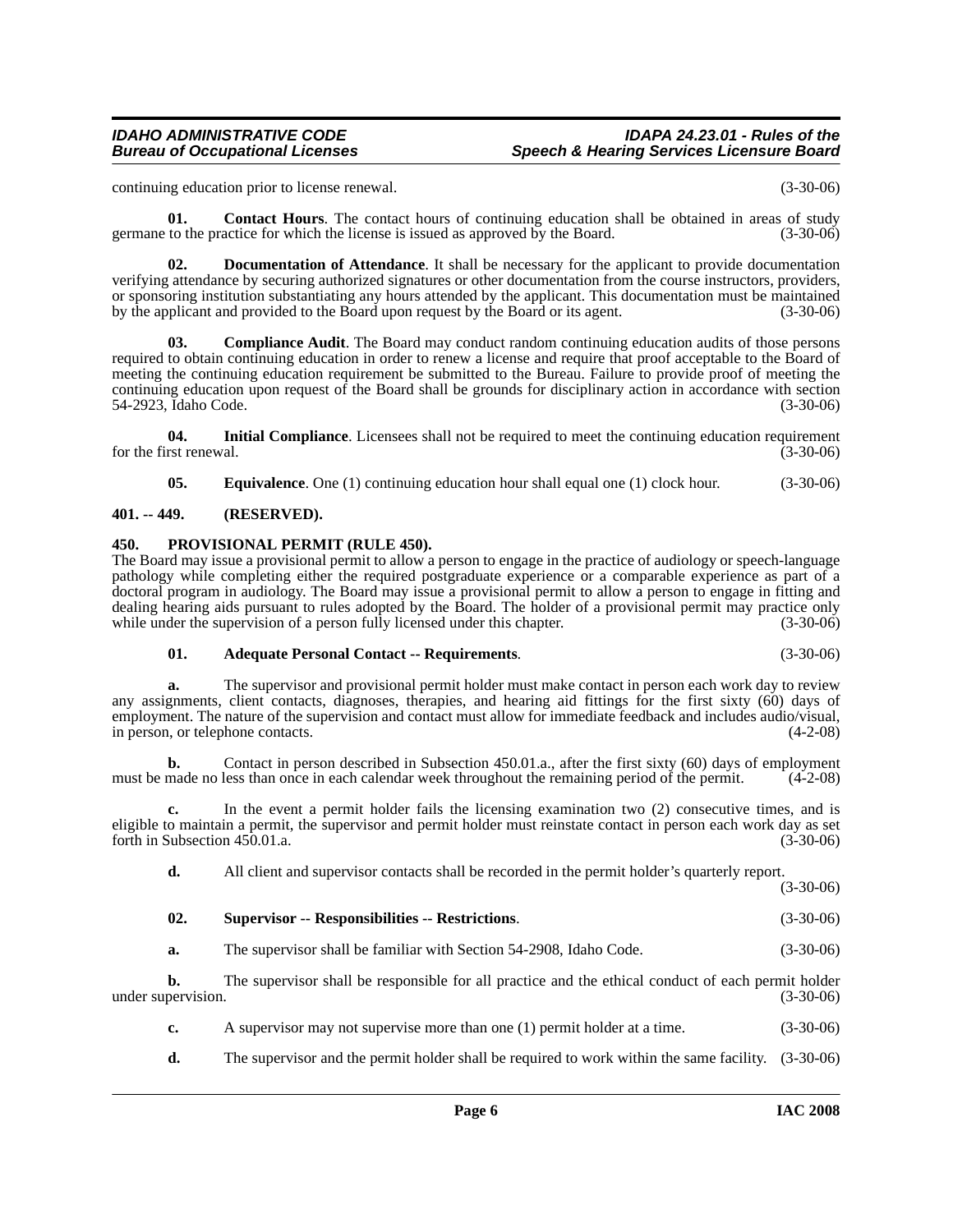**e.** The supervisor shall provide the permit holder with adequate training and client contact necessary to prepare for the required examination. (3-30-06)

**f.** The supervisor shall record with the Board a plan of training that encompasses all ten sections covered in the license examination. The plan must be accepted and approved by the Board or its agent prior to issuance of the permit. The supervisor shall document, by the quarterly report, the permit holder's progress.

(3-30-06)

**g.** A supervisor may terminate his supervision of a permit holder by a written notice to the Bureau and the permit holder by certified mail at least ten (10) calendar days prior to the termination. (3-30-06)

#### <span id="page-6-1"></span>**03. Application -- Quarterly Reports**. (3-30-06)

**a.** Application for permit shall include completed application, examination fee, permit fee, supervisor t and plan of training and supervision. (3-30-06) statement and plan of training and supervision.

**b.** A permit shall not be valid unless an unrevoked statement accepting supervisory responsibility by a qualified licensee is on file with the Bureau. Upon termination of supervision, a new permit may be applied for in accordance with these rules, provided that the expiration date of the new permit is adjusted to not exceed the date of the third licensure examination following the original application. (3-30-06)

**c.** Eighteen (18) months is the maximum time allowed for any combination of new or renewed permits.  $(3-30-06)$ 

**d.** Every permit holder must submit a quarterly report of his activities on forms furnished by the Bureau together with supplemental attachments as may be necessary, attested to and signed by the permit holder and the supervisor of record. All sales or fittings made by the permit holder will be indicated on the quarterly report forms supplied by the Bureau. Supplemental attachments to be submitted with this form include: (3-30-06)

i. Log of client and supervisor contacts as specified in Subsection 450.01.d. (3-30-06)

ii. Supervisor's statement of completion of training assignments by permit holder as specified in Subsection 450.02.f. (3-30-06)

iii. Copy of test results for all persons tested by the permit holder whether or not a sale occurred. (3-30-06)

iv. Copy of hearing aid order for all fittings including specifications of instruments ordered. (3-30-06)

**e.** Quarterly reports are due on or before April 10th, July 10th, October 10th and January 10th for the three (3) months preceding the month due. If the permit has not been in effect for the entire quarter, the report is due for that portion of the quarter in which the permit was in effect. If quarterly reports are not received by the specified due date, the permit will be revoked. A new permit may be applied for in accordance with Subsection 450.03.a.

(3-30-06)

#### <span id="page-6-2"></span>**04. Exemptions**. (3-30-06)

**a.** A permit holder who possesses the Certificate of Clinical Competence in Audiology from American Speech-Language-Hearing Association (ASHA) or who is Board Certified by National Board for Certification in Hearing Instrument Sciences (NBC-HIS) shall be exempt from Subsections 450.01.a., 450.02.d., and 450.02.f. from the date of issuance of the permit until the date of the next offered licensing examination. (3-30-06)

**b.** Failure of the licensing examination or failure to take the next offered licensing examination this exemption. (3-30-06) rescinds this exemption.

#### <span id="page-6-0"></span>**451. -- 499. (RESERVED).**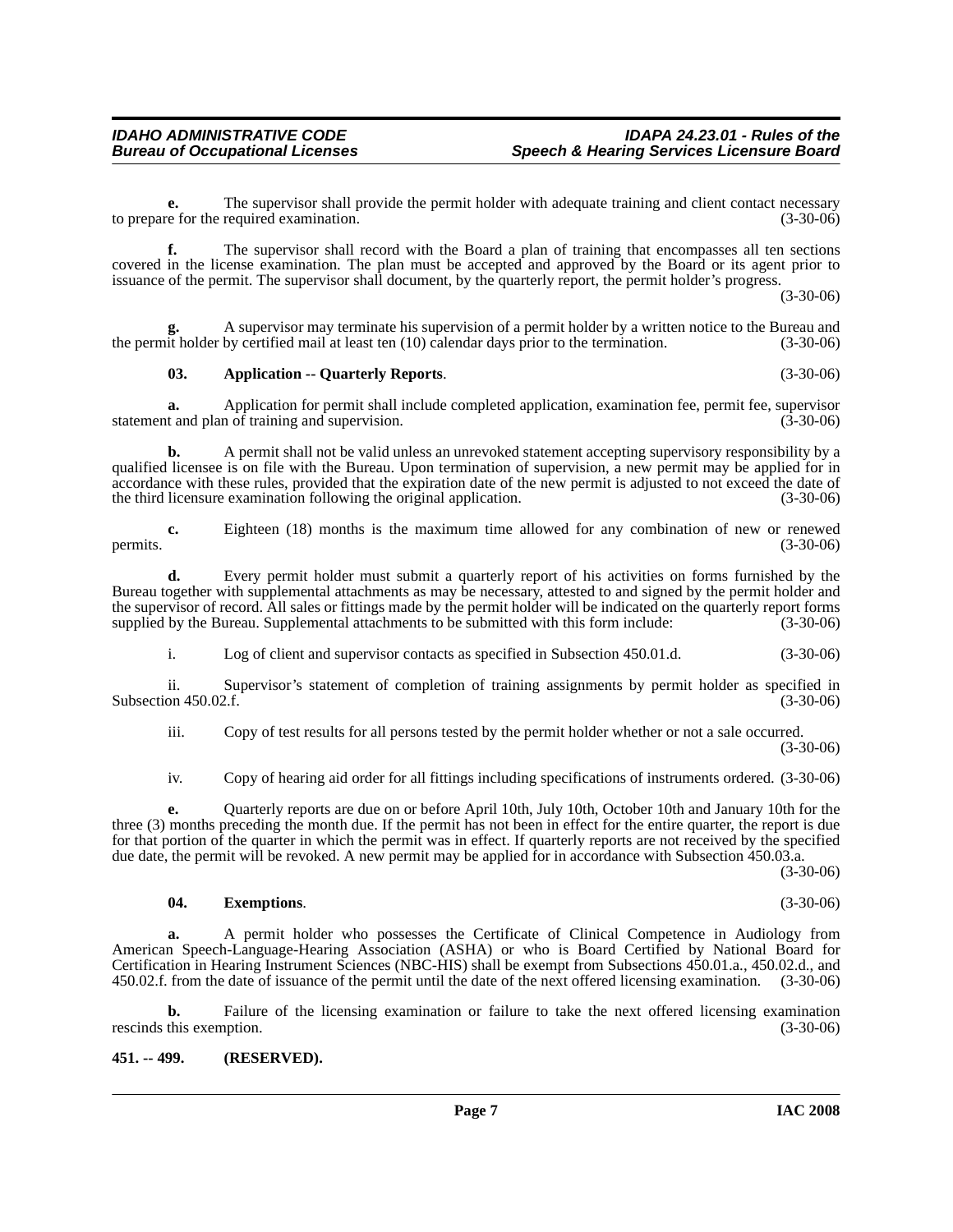#### <span id="page-7-7"></span><span id="page-7-0"></span>**500. TESTING (RULE 450).**

<span id="page-7-5"></span>**01.** Purpose of Rule. The purpose of this rule is to define, "tests utilizing appropriate procedures," as used in Section 54-2923(6), Idaho Code. This rule is intended to be consistent with and to compliment FDA Rule 801.420 as it refers to hearing aid evaluations. (3-30-06)

<span id="page-7-4"></span>**02. Pre-Fitting Testing**. All prospective hearing aid consumers must be given calibrated pure tone air and bone tests with masking when applicable. Speech tests must be given by appropriate equipment calibrated to current H.T.L. reference levels. (3-30-06)

<span id="page-7-6"></span>**03. Sound Field Testing**. Before the prospective consumer purchases a hearing aid or within six (6) weeks afterward, the licensee must conduct the testing necessary to document that the fitted instrument meets industry standards and provides benefit to the consumer. This testing shall be accomplished using appropriate sound field testing so as to ensure repeatability. Verification of benefit may be accomplished using any one (1) of the following tests: (3-30-06)

**a.** Soundfield testing for speech discrimination in both the aided and unaided conditions; (3-30-06)

**b.** Soundfield testing using warble tones or narrowband noise to evaluate functional gain; or(3-30-06)

**c.** "Real ear" probe microphone measurements. (3-30-06)

**04.** Records. A copy of all test data shall be kept on file by the licensee for two (2) years after sale. (3-30-06)

**05. Exemptions**. The testing requirements contained in Subsections 450.02 and 450.03 of this rule shall not apply to those consumers who are not capable of responding to acceptable audiological pure tone tests. Examples of these types of consumers are: (3-30-06)

| а. | A child of tender years;                  | $(3-30-06)$ |
|----|-------------------------------------------|-------------|
| b. | The developmentally disabled; and         | $(3-30-06)$ |
| c. | The legally incompetent by a court order. | $(3-30-06)$ |

#### <span id="page-7-1"></span>**551. -- 599. (RESERVED).**

#### <span id="page-7-8"></span><span id="page-7-2"></span>**600. WRITTEN CONTRACTS (RULE 600).**

**01. Contract Form**. Any person who practices the fitting and sale of hearing aids shall enter into a written contract with the person to be supplied with the hearing aid. The written contract shall be given to the consumer at the time of the sale, and shall be signed by the licensee and the consumer. The written contract shall contain each of the following: (3-30-06)

<span id="page-7-3"></span>

| а. | Licensee's signature and license number,                                                        | $(3-30-06)$ |
|----|-------------------------------------------------------------------------------------------------|-------------|
| b. | Business address,                                                                               | $(3-30-06)$ |
| c. | The specifications as to the make, model, and manufacture date of the hearing aid,              | $(3-30-06)$ |
| d. | Clearly state the full terms of the sale                                                        | $(3-30-06)$ |
| е. | Provide the serial number of the hearing aid upon delivery.                                     | $(3-30-06)$ |
|    | Be clearly marked as "used" or "reconditioned," whichever is applicable, if the aid is not new. |             |

(3-30-06)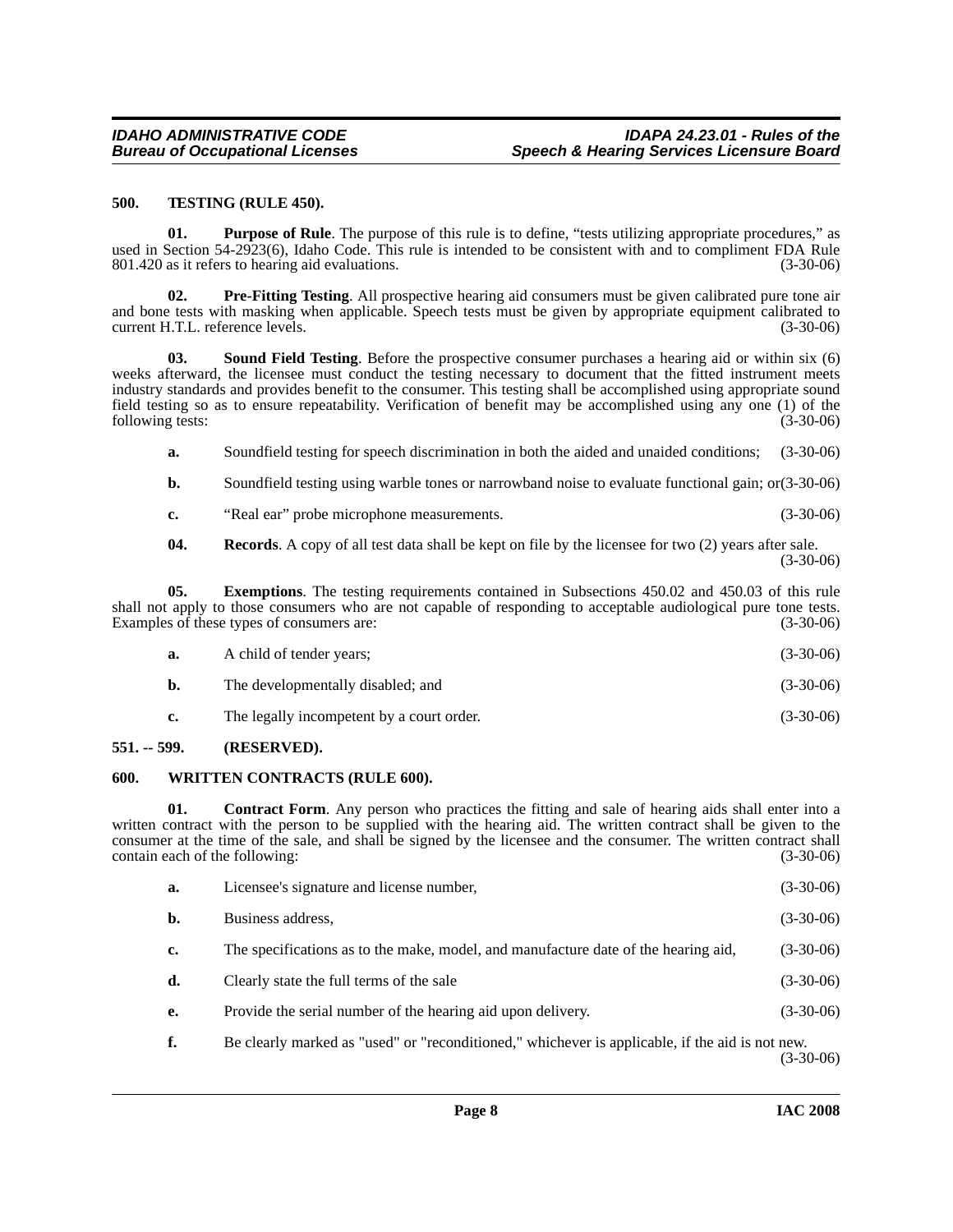<span id="page-8-3"></span>**02. Cancellation and Refund**. The written contract shall grant the consumer a nonwaivable thirty (30) day right to cancel the purchase and obtain a refund. The thirty (30) day right to cancel shall commence from either the date the contract is signed or the hearing aid is originally delivered to the consumer, whichever is later. The thirty (30) day period shall be tolled for any period in which the licensee has taken possession or control of the hearing aid after its original delivery. The written contract shall specify the exact portion of the purchase price, not to exceed twenty-five (25%) percent of the total purchase price of the hearing instrument and fitting expenses, that is nonrefundable. The written contract shall also contain, in print size no smaller than ten (10) point type, the address of the bureau of occupational licenses and the procedure for filing complaints against anyone licensed to dispense<br>(3-30-06) (3-30-06) hearing aids. (3-30-06)

<span id="page-8-4"></span>**03. Dealer Cancellation**. The written contract shall also contain, in print size no smaller than ten (10) point type, a nonwaivable statement that the contract is null and void and unenforceable if the hearing aid being purchased is not delivered to the consumer within thirty (30) days of the date the written contract is signed. The statement shall also provide that in the event the hearing aid is not delivered to the consumer within thirty (30) days of the date the written contract is signed, the licensee shall promptly refund any and all moneys paid for the purchase of the hearing aid. In the event that any licensee cancels, nullifies, or otherwise, of his own volition, refuses to honor any written contract, for any reason other than consumer cancellation as set forth in Subsection 500.02, that licensee shall promptly refund any and all moneys paid for the purchase of the hearing aid, including any monies designated by the contract as nonrefundable in the event that the consumer had cancelled the purchase. (3-30-06)

#### <span id="page-8-0"></span>**601. -- 699. (RESERVED).**

#### <span id="page-8-1"></span>**700. ADOPTION AND EFFECTIVE DATE OF RULES (RULE 700).**

The rules of this Board are hereby approved by the Board on August 19, 2005, and shall become effective on this date. (3-30-06) date. (3-30-06)

<span id="page-8-2"></span>**701. -- 999. (RESERVED).**